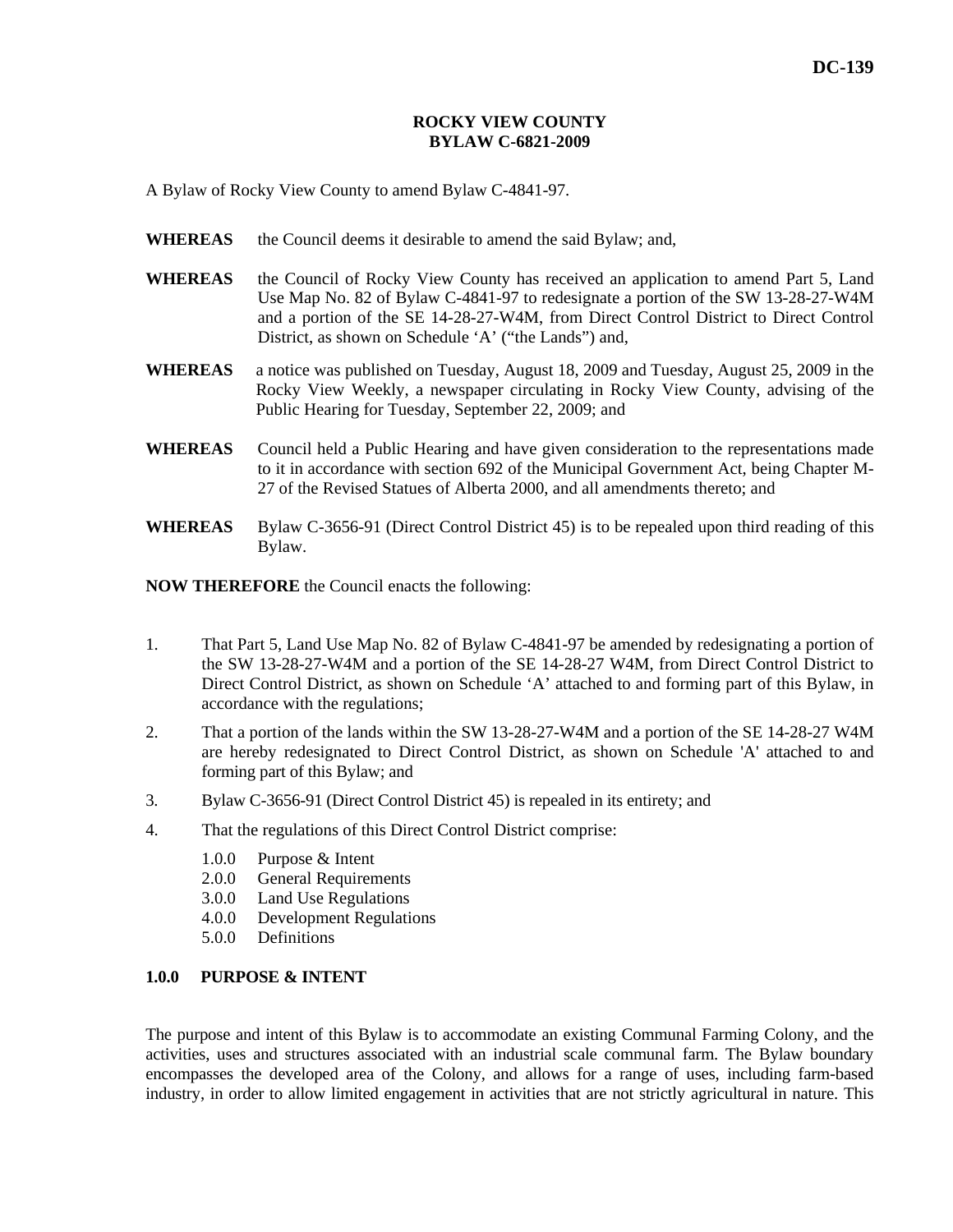will allow the Colony to utilize its labour, buildings and machinery in the off-season, diversify its economic base, and provide service to the local community.

### **2.0.0 GENERAL REQUIREMENTS**

- 2.1.0 Parts 1, 2 & 3 of the Land Use Bylaw C-4841-97 apply to all uses contemplated by this Bylaw except where noted otherwise.
- 2.2.0 The Development Authority shall decide on applications for Development Permits for all uses contemplated by this Bylaw provided the provisions of Section 2.0.0, 3.0.0 & 4.0.0 are completed in form and substance to the satisfaction of the Municipality.
- 2.3.0 Provided all other provisions of this Bylaw are complied with, Dwellings, *Single Detached*, and Dwellings, *Attached* contemplated by Section 4.1.0(a & b) are considered "deemed approved" and do not require a Development Permit.
- 2.4.0 All development upon the lands shall be in accordance with all plans and specifications submitted pursuant to this bylaw and all permits and approvals pertaining to the lands

#### **3.0.0 LAND USE REGULATIONS**

#### **3.1.0 Uses**

- a) *Dwelling, Single Detached*
- b) *Dwelling, Attached*
- c) *Accessory Buildings and Structures no greater than 6,966 sq. m. (75,000 sq. ft.)*
- d) *Communal Kitchen*
- e) *Church*
- f) *School, Colony*
- g) *Abattoir*
- h) *Bee Keeping*
- i) *Horticultural Development where there is a surface supply of water*
- j) *Farm Based Industry*
- k) *Agriculture, General*
- l) *Agriculture, Intensive*

### **3.2.0 Minimum and Maximum Requirements**

- 3.2.3 Yard, *Front*:
	- (a) 45.0 m (147.6 ft.) from any *road, secondary highway or road, municipal*
- 3.2.4 Yard, *Side*:
	- (a)  $15.0 \text{ m} (49.2 \text{ ft.})$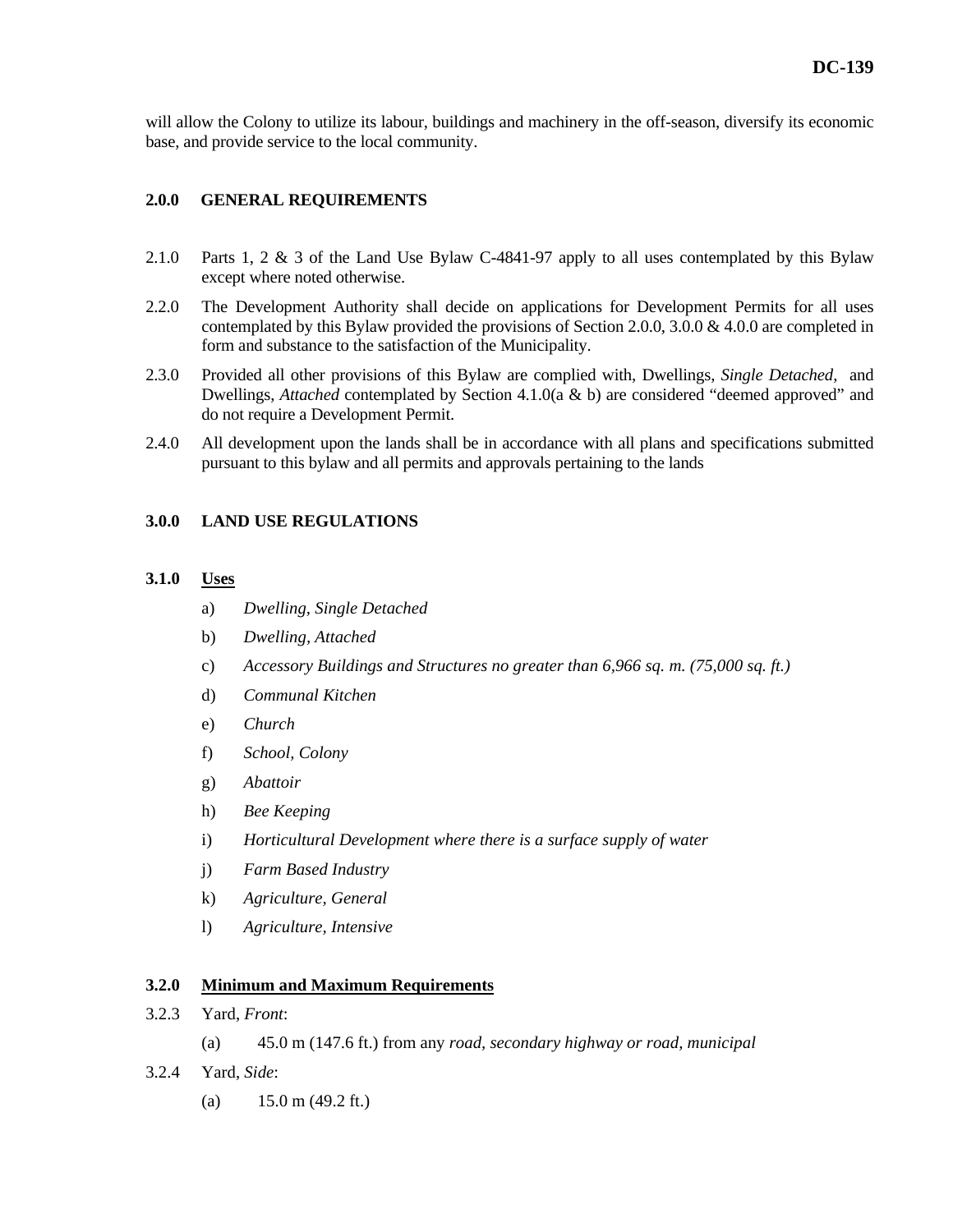- 3.2.5 Yard, *Rear*:
	- (a)  $30.0 \text{ m} (98.4 \text{ ft.})$
- 3.2.6 Minimum Habitable Floor Area, excluding basement
- (a)  $74 \text{ m}^2 (796 \text{ ft}^2)$  per dwelling unit, total finished floor area
- 3.2.7 Maximum Height of Buildings
	- (a) *Dwelling, Single Detached*: 10.0 m (32.8 ft.)
	- (b) *Dwelling, Attached*: 10.0 m (32.8 ft.)
- 3.2.8 Maximum number of *Dwellings, Attached* per Building: 6
- 3.2.9 Maximum Number of Buildings consisting of *Dwellings, Attached*: 6
- 3.2.10 Maximum total building area of all *Buildings and Structures* supporting *Farm Based Industry* operations: 6,966 sq. m. (75,000 sq. ft.)

#### **4.0.0 DEVELOPMENT REGULATIONS**

- 4.1.0. Prior to issuing a Development Permit for any use or development, the Development Authority, at its discretion, may require the submission of:
	- a) a Storm Water Management Plan, prepared by a qualified professional, in a form and substance satisfactory to the Municipality and/or Alberta Environment.
	- b) a Traffic Impact Analysis, prepared by a qualified professional, in a form and substance satisfactory to the Municipality and/or Alberta Transportation.
	- c) a Wastewater Management Plan capable of treating the wastewater from the operations of the Abattoir.
	- d) all applicable permits and/or approvals from Provincial and Federal authorities
- 4.2.0 Performance Standards
	- a) Air Contaminants, Visible and Particulate Emissions
		- i. No use within an building or structure on the lands shall cause or create air contaminants, visible emissions or particulate emissions beyond the building which contains them
	- b. Odorous matter
		- i. No use or operation within a building shall cause or create the emission of odorous matter or vapour beyond the building which contains the use or operation.
	- c. Toxic Matter
		- i. No use or operation on the lands or within a building shall cause or create the emission of toxic matter beyond the lands or the building which contains it. The handling, storage and disposal of any toxic or hazardous materials or waste shall be in accordance with the regulations of any government authority having jurisdiction and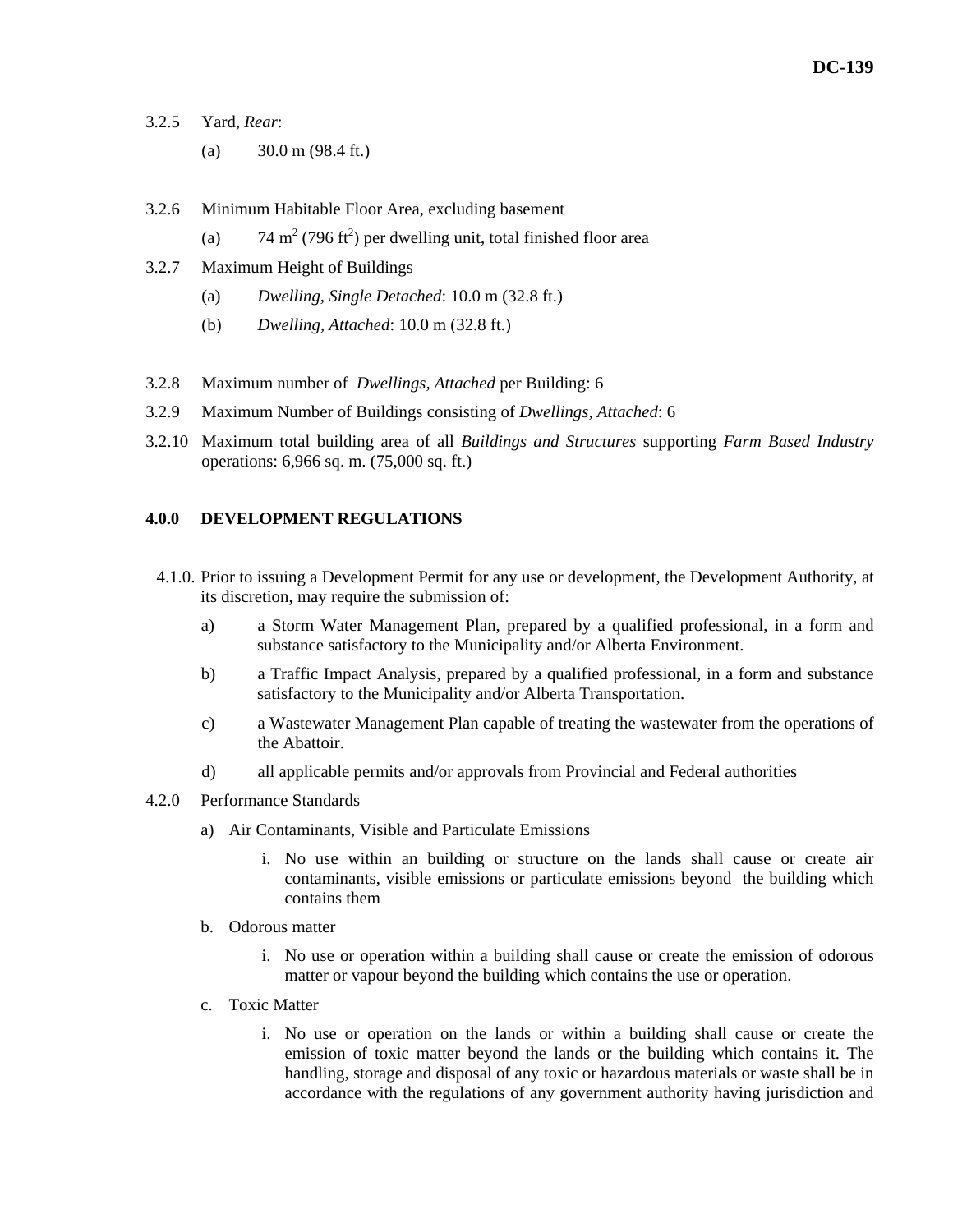in accordance with any Chemical Management Plan that may be required by the Municipality.

4.3.0 The *Abattoir* facility shall be limited to processing livestock as regulated by the Province of Alberta.

### **5.0.0 DEFINITIONS**

Definitions have the same meaning as the Land Use Bylaw C-4841-97, unless otherwise noted.

- 5.1.0 "*Farm Based Industry*" means the manufacturing, processing, fabrication or assembly of raw materials or goods, or the provision of services related to the agricultural industry. The activities are primarily carried on within an enclosed building. The industry is ancillary to the agricultural use of the land and utilizes farm labour.
- 5.2.0 "*Abattoir*" means a facility for killing, butchering and processing animal products for human consumption
- 5.3.0 "*School, Colony*" means a place of instruction located on a communal farm where the students all reside on the communal farm.

## **Division: 6 File: 08214001/13002-2008-RV-335**

First reading passed in open Council, assembled in the City of Calgary, in the Province of Alberta, on Tuesday, July 28, 2009, on a motion by Councillor Boehlke.

Second reading passed in open Council, assembled in the City of Calgary, in the Province of Alberta, on Tuesday, September 22, 2009, on a motion by Councillor Boehlke.

Third reading passed in open Council, assembled in the City of Calgary, in the Province of Alberta, on Tuesday, September 22, 2009, on a motion by Councillor Solberg.

REEVE OR DEPUTY REEVE MUNICIPAL SECRETARY